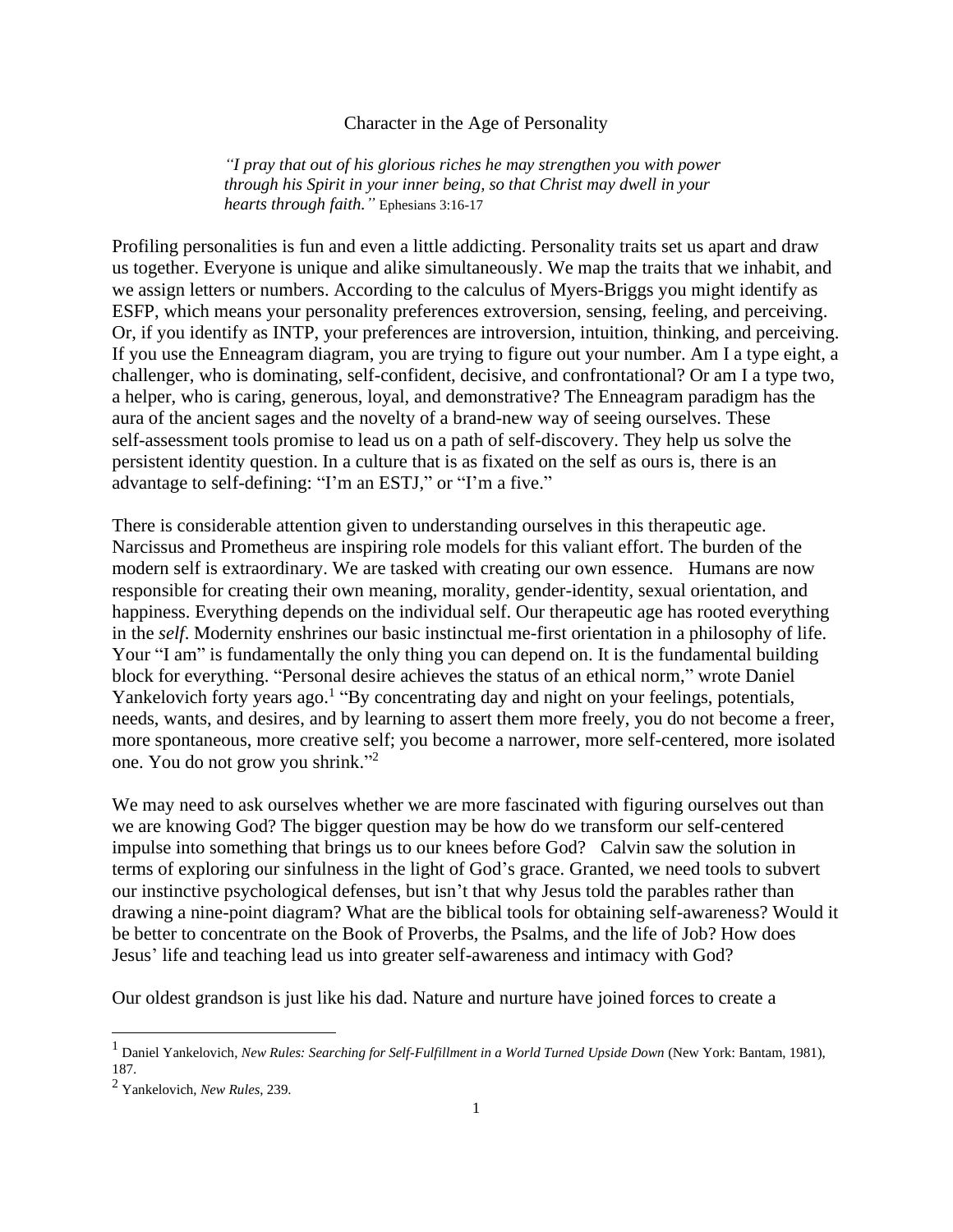thoughtful, perceptive, generous, and creative introvert. His sister is an extrovert. She is expressive, dramatic, spontaneous, and self-confident. Since grandparents are often one-stepped removed from parenting, they may even profile their grandchildren more objectively. There are many personality-shaping influences including, birth order, family dynamics, relational support, education, emotional stability, physical safety, and economic security. Personality traits are fascinating, but they're not definitive and they are more fluid than we might imagine.

Pastor-theologian Todd Wilson in his new book *The Enneagram Goes to Church* promotes the transformative power of the Enneagram. For Wilson, "The Enneagram is a stored treasure of human insight into how people work."<sup>3</sup> It is a wisdom tradition that offers insight, not just information. It is "the protein shake of personality inventories" and a "potential goldmine for pastors and their congregations."<sup>4</sup> Wilson is confident that Christians can readily transpose the Enneagram into a higher key, a Christian key.

"Sharing in the divine essence" *becomes* "Made in the image of God;" "Sleepwalking through life," *becomes* "Dead in trespasses and sins; "Compassion for self and others," *becomes* "Humility before God and neighbor;" "Discovering your true self," *becomes* "Putting on the new self;" "Focus of attention/chief passion," *becomes* "Signature sin/characteristic idol." 5

But the question can be asked, why go to the effort of transposing a pagan theory of personality types when we have the biblical wisdom tradition? What does the Enneagram have that the Bible doesn't? How should Christians think of the relationship between character and personality given the Bible's focus on character? The Enneagram's premise is that our personalities are a cover-up, a coping mechanism, masking our true selves. Our pressing need is self-awareness and self-understanding, and the Enneagram is a tool designed for that purpose. We are led on a journey of self-discovery with its simple yet intriguingly complex nine-point-personality diagram. One of these nine different ways to engage the world has your number. Wilson promises that in a short time you can know the Enneagram well, but you will never exhaust its riches over a lifetime (just like the Bible). There are three triads:

- 1. The feeling or heart triad (#2 helper, #3 performer, #4 romantic),
- 2. The thinking or head triad (#5 investigator, #6 loyalist, #7 enthusiast),
- 3. The doing or body triad (#8 challenger, #9 peacemaker, #1 perfectionist).

The wisdom of the Enneagram is assumed by many sincere Christians. Everyone fits one of these numbers, everyone has a Preferred Center, a Support Center, and a Repressed Center. The calculus of the Enneagram is intriguing, complex, and self-defining. And Wilson contends that it is necessary if we hope to translate information into transformation. Wilson laments that there are many knowledgeable pastors, who are steeped in theology and the Bible, but they do not know themselves: "Sadly, I meet learned Christians like this all the time. They know all about Augustine and Edwards and Romans and Galatians, but they don't know who they are. . .

<sup>3</sup> Todd Wilson, *The Enneagram Goes to Church* (Downers Grove, IL: IVP, 2021), 17.

<sup>4</sup> Wilson, *The Enneagram Goes to Church*, 26.

<sup>5</sup> Wilson, *The Enneagram Goes to Church*, 21.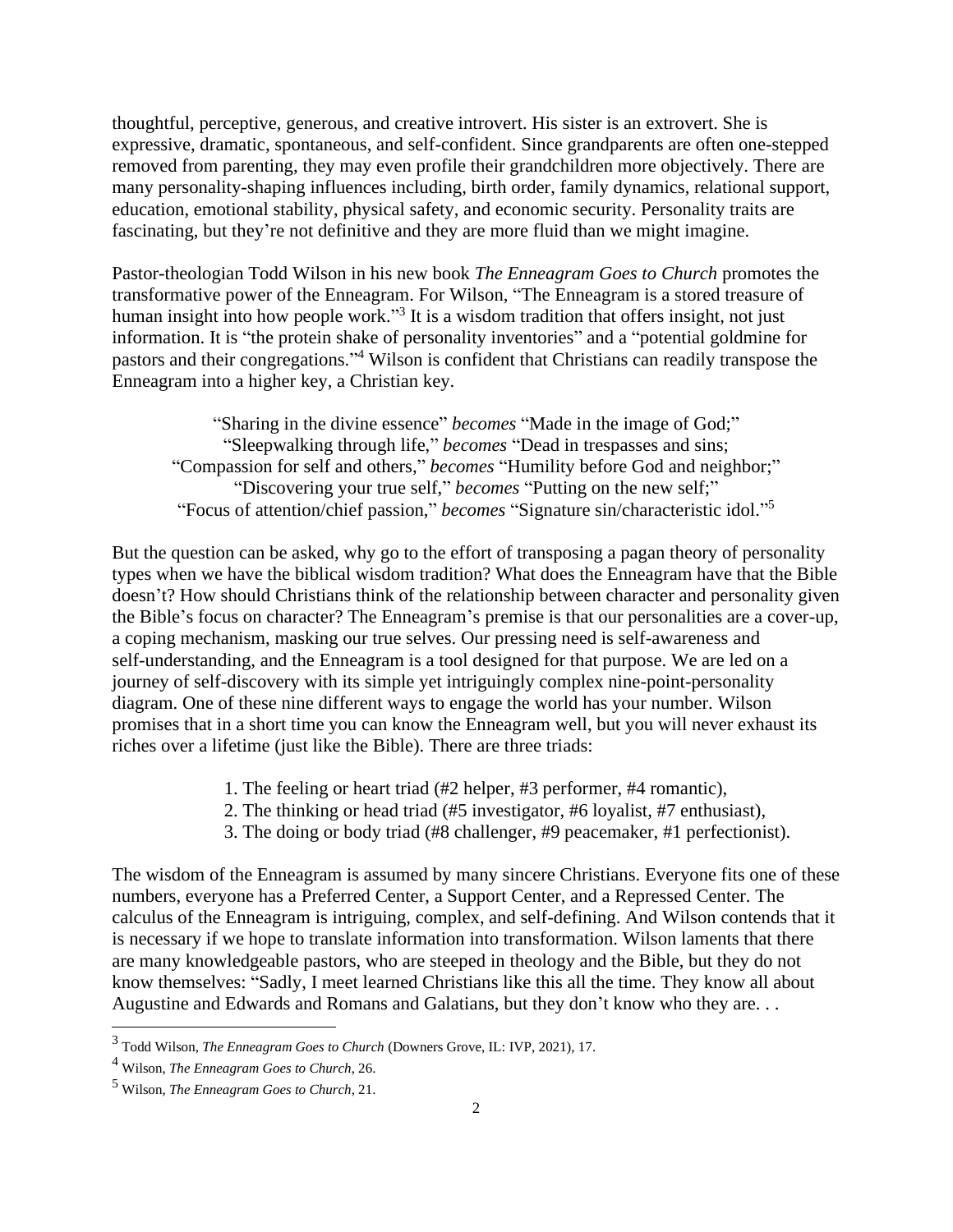.They're in the know about everything, except the most important thing — themselves." 6

Wilson "takes the Enneagram to church" and discovers nine types of pastors (principled, generous, effective, creative, thoughtful, loyal, energetic, visionary, and steady). He assures the reader that the purpose of the Enneagram is not to put anyone in a box. On the contrary, it is designed "to raise our awareness of the 'box' called personality we're already in. If anything, the Enneagram is meant to open the box of your personality so that your personality doesn't imprison you in patterns of habitual action and reaction without you even being aware of it."<sup>7</sup>

Wilson suggests that if Jonathan Edwards had used the Enneagram to become more self-aware of his perfectionistic tendencies, he might never have left his Northhampton ministry. I'm not sure what that says about Edwards's spiritual maturity, his conviction regarding the Halfway Covenant, or the providence of God, but it says a lot about Wilson's confidence in the Enneagram. I was surprised that Wilson did not suggest an Enneagram number for the apostles Peter and Paul. Nor did he explore how their personalities changed after meeting the risen Lord. If I'm not mistaken the occult masters of the Enneagram believe that if a person could be all nine types they would be like God. One wonders how the Enneagram applies to Jesus.

Evangelicals have a history of focusing on the self in ways that parallel popular culture. The biblical tools for exploring self-understanding and self-examination, like the Psalms, the Wisdom books, the Prophets, the Sermon on the Mount, the Upper Room discourse, and the apostles' letters seem sadly neglected for "the protein shake of personality inventories."

No matter what your Enneagram number is, the Beatitudes do a number on your personality. Jesus cuts to the chase, ignores the numbers, and does a deep dive into character. He lays out a comprehensive profile of the grace-based believer, whose personality has been transformed by the character impact of the gospel. When it comes to personality, Jesus intended character to be in the driver's seat. Self-analysis takes a back seat to Spirit-inspired character-formation. All those inborn personality traits that make you, you, are not the deciding factors of how you relate to others and to the world. Self-knowledge independent of the Spirit's self-examination is misleading at best. The Spirit of God plays a big role in who we are and who we are becoming. Gospel truth transforms our personality traits.

Ian Cron and Suzanne Stabile entitle their "Enneagram Journey to self-discovery" as *The Road Back to You*. However, given what we know about *the real you*, that may not be the best road to take. C. S. Lewis didn't think so. His pursuit of Joy convinced him that the object of his desire was clearly "no state of my own mind or body at all." He states:

"I had tried everything in my own mind and body; as it were asking myself, 'Is it this you want? Is it this?' Last of all I had asked if Joy itself was what I wanted; and labeling it 'aesthetic experience' had pretended I could answer Yes. But that answer too had broken down. Inexorably Joy proclaimed, 'You want – I myself am your want of – something other, outside, not you nor any state of you.' I did

<sup>6</sup> Wilson, *The Enneagram Goes to Church*, 157.

<sup>7</sup> Wilson, *The Enneagram Goes to Church*, 65.